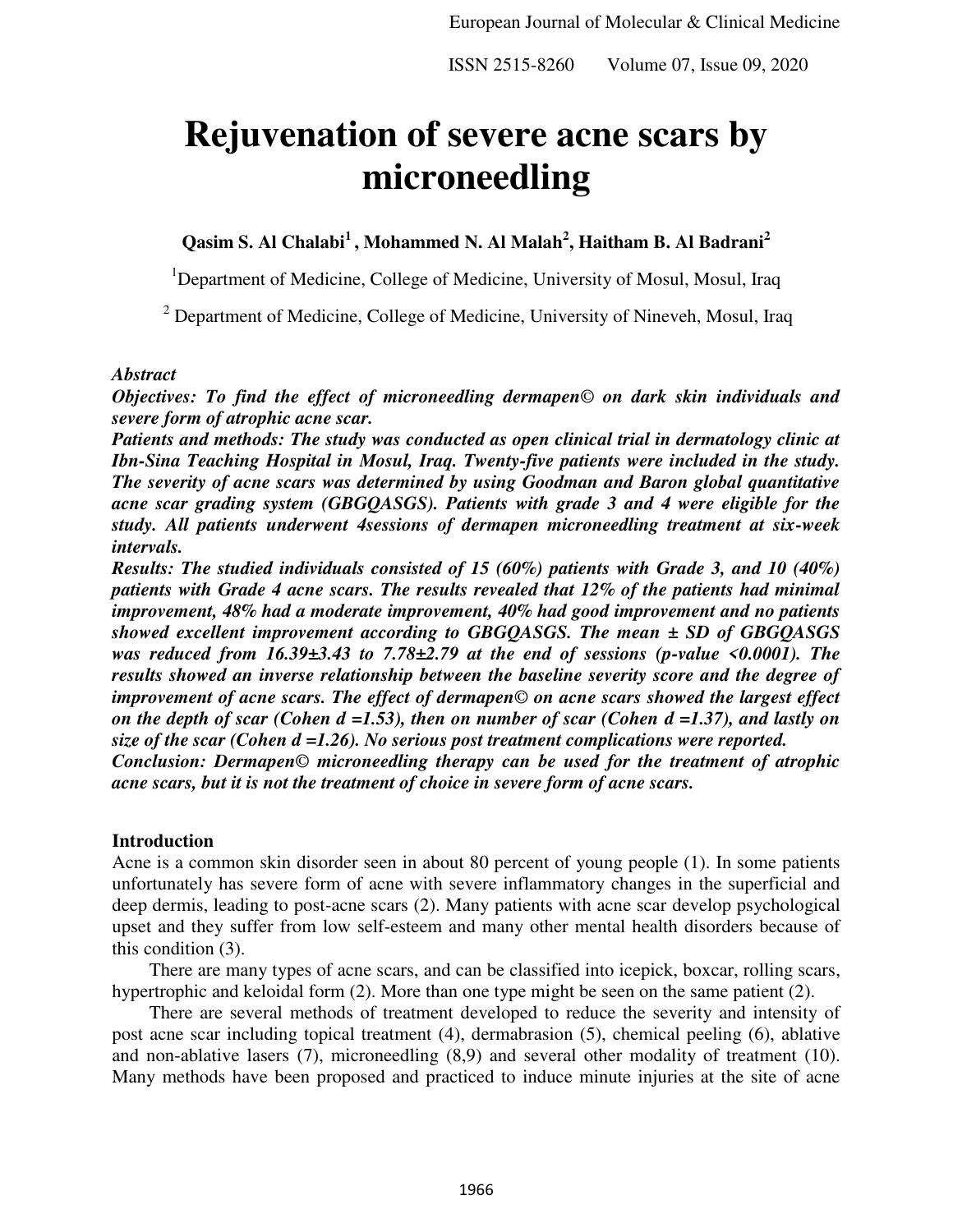scare (11). Unfortunately they produced uncontrolled micro-injuries with variable elastin and collage synthesis(11).

 Recently, the principal of microneedling as a method for remodeling acne scar was improved by the introduction of automated electrical device dermapen© (12). The device induced fast, adjustable microneedling and hence controlled elastin and collagen synthesis.

 Different guidelines of treatment of acne scar were used, resulted in different success rate. Two studies of micro-needling technique aided in standardizing the dermapen© micro-needling therapy. First, a serial histopathological study which determined the best frequency and depth of applying needling to induce proper amount of elastin and collagen (11). Second, the introduction of reliable objective Goodman and Baron method to assess and grade acne scar and its response to treatment (13).

 Most workers on microneedling studied treatment of mild and moderate form of acne scars with variable scoring system  $(8,9,10,14)$ . Most of those workers used derma rollers microneedling that had limited control in the depth of the needle insertions in the skin and has limited movement in narrow anatomical areas in the face (8,9).

The objective of this study is to find the effect of microneedling dermapen© on remodeling acne scars of dark skin individuals and severe form of atrophic acne scar.

### **Patients and methods**

Twenty five patients suffering from different kinds of acne scars (box scar, ice pick scar, atrophic and rolling atrophic scar) were asked voluntarily to participate in the current study. Their skin colors were Fitzpatrick skin type III and IV. The patient's age ranged from 18 to 45 years (mean  $\pm$  SD: 29  $\pm$  8.04 years). The study was conducted as open trial in dermatology clinic at Ibn Sina Teaching Hospital in Mosul, Iraq from 1st of April, 2019 to end of March, 2020.

 The severity of acne scars was determined by using Goodman and Baron global quantitative acne scar grading system (GBGQASGS) (13). Patients with grade 3 and 4 (GBGQASGS) were eligible for the study. Those with bleeding tendencies, pregnant, autoimmune diseases, abnormal wound healing and history of using topical or systemic retinoid therapy in past 3 months were excluded from the study.

 All patients underwent 4 sessions of Dermapen© microneedling treatment at six weeks interval. Each session started by anesthetizing the sites using thick layer topical application of eutectic cream (a mixture of prilocaine and lidocaine) about one hour prior to the procedure and sterilizing it using povidone iodine. The session of microneedling was performed using Dermapen© microneedling with disposable 36 needle tips. The depth of dermapen© microneedling tips was adjusted to 0.5-1.5 mm on forehead and temple areas. Patients with predominantly ice pick scars and boxcar scarring were given a needle depth of 3.5 mm on the cheek areas. The treated area was soothed by topical anti-biotic cream at the end of the procedure. The patients used broad spectrum sun blockers before they left the clinic.

 The baseline and follow up assessment was performed using Goodman and Baron global quantitative acne scar grading system (GBGQASGS). The improvement in acne scar was graded as mild (<5 degree reduction in GBGQASGS), moderate (5-10 degree reduction in GBGQASGS), good (11-15 degree reduction in GBGQASGS) and very good (>15 degree reduction in GBGGS). A standardized photograph of the lesions was taken at beginning and the end of the study.

 Friedman test was used to determine the serial differences in GBGQASGS scores across multiple treatment sessions. Paired t-test was used to study the significance of reduction in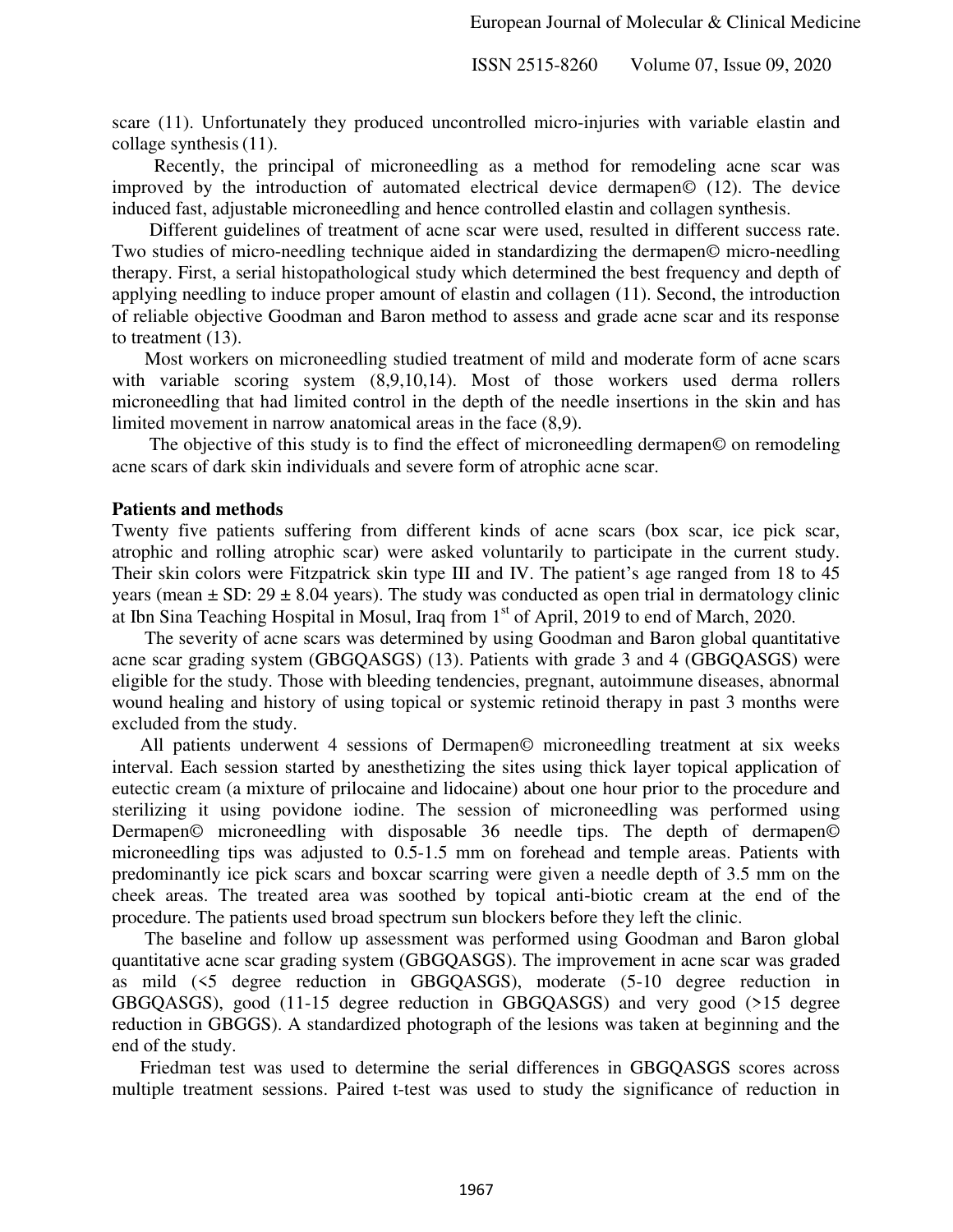number, size, and depth of scars at the end of the study compared with baseline scores. The effect size of treatment was further assessed using Cohen *d* effect size (difference between two means divided by pooled standard deviation) and classified as small  $(d=0.2)$ , medium  $(d=0.5)$ , large ( $d = 0.8$ ) and very large ( $d = 1.2$ ). *p* value < 0.5 was considered statistically significant. The data was processed using statistical package SPSS version 23.

## **Results**

The baseline assessment of the studied individuals revealed that they were consisted of 15 (60%) patients with Grade 3, and 10 (40%) patients with Grade 4 acne scars. Their mean number of lesions was 22.71±8.59 scar lesions. The average size of the scars was 3.64±1.54 mm, and the depth of the lesions was on average 2.21±1.18 mm. Their pretreatment global GBGQASGS scores ranged from 10-24 points with mean  $\pm$  SD: 16.39 $\pm$ 3.43. Table 1 shows the change in GBGQASGS after each session which was significantly reduced each time. The mean  $\pm$  SD of GBGQASGS score was reduced to 12.95±3.67 after the first session. The score was further reduced to 10.04±3.43 after the second session. The score reach its lowest level at the end of the study with a mean  $\pm$  SD: 7.78 $\pm$ 2.79. A serial comparison of score at each treatment revealed a significant lower level in compared with the score of the preceding session (p-value  $\leq 0.0001$ ). Table 1 depicted a marked reduction in GBGQASGS scores in the first two sessions then slow down after that.

| <b>Session</b>                   | <b>GBGQASGS</b> score of acne scar | <b>P-value</b>   |                |                          |
|----------------------------------|------------------------------------|------------------|----------------|--------------------------|
|                                  | <b>Min-Max</b>                     | <b>Mean</b> ±SD  | 95% CI of mean |                          |
| <b>Baseline score</b>            | $10-24$                            | $16.39 \pm 3.43$ | 15.19-18.00    | $\overline{\phantom{a}}$ |
| 1 <sup>st</sup> session score    | $8 - 20$                           | $12.95 \pm 3.67$ | 11.64-14.67    | $\leq 0.0001$            |
| 2 <sup>nd</sup><br>session score | $4 - 16$                           | $10.04 \pm 3.43$ | 8.80-11.59     | $\leq 0.0001$            |
| <b>Last session score</b>        | $3 - 11$                           | $7.78 \pm 2.79$  | 6.57-8.99      | $\leq 0.0001$            |

**Table 1.** Comparison of differences in scores of Goodman and Baron global quantitative acne scar grading system (GBGQASGS) after each session of dermapen© microneedling

Based on grading system of GBGQASGS, the results revealed that 12% of the patients had minimal improvement (<5 reduction in GBGQASGS score), 48% had a moderate improvement (5-10 reduction in GBGQASGS score), and 40% had good improvement (11-15 reduction in GBGQASGS score). No patients showed very good improvement. (Figure 1 and 2) The results show an inverse relationship between the baseline severity score and the degree of improvement of acne scars. Furthermore, rolling and box scars had a better response compared to ice-pick scars.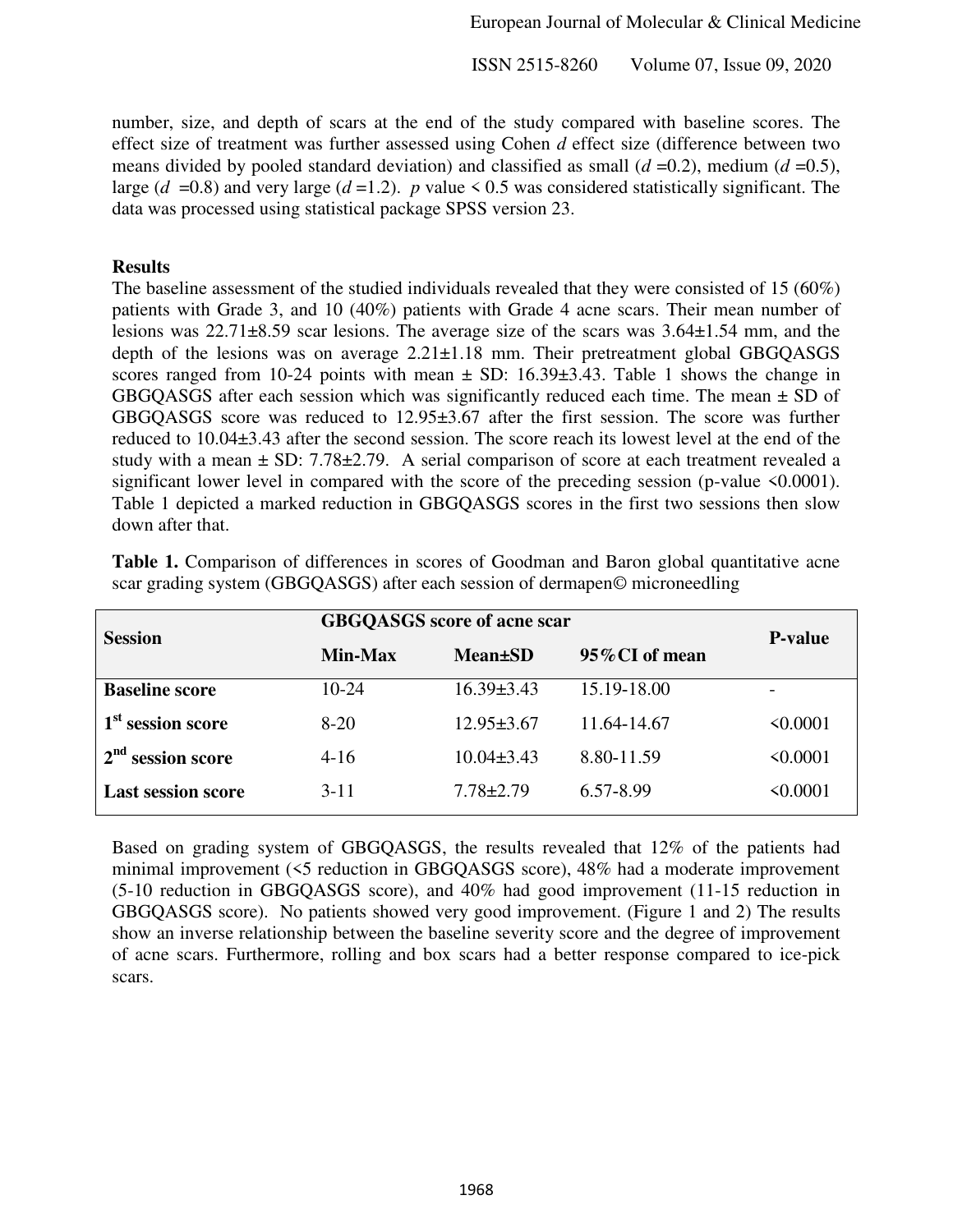

**Figure 1.** (A) Grade 3 according to GBGQASGS before treatment. (B) Reduction in acne scar after treatment.



**Figure 2.** (A) Grade 4 according to GBGQASGS before treatment. (B) Reduction in acne scar after treatment

 The detailed assessment of scars and their responses to dermapen© micro-needling is shown in Table 2. The result revealed the number of the acne scars was reduced significantly at the end of the study ( $p \le 0.0001$ ). The size of the lesions was minimized ( $p \le 0.0001$ ). In addition, the depth of the lesions was declined significantly  $(p<0.0001)$ . Table 2 also shows the effect of dermapen© micro-needling on acne scars was classified as large effect size (Cohen *d* <1.2). The largest effect was noted on the depth of scar (Cohen d =1.53), then on number of scar (Cohen *d*  $=1.37$ ), and lastly on size of the scar (Cohen  $d = 1.26$ ).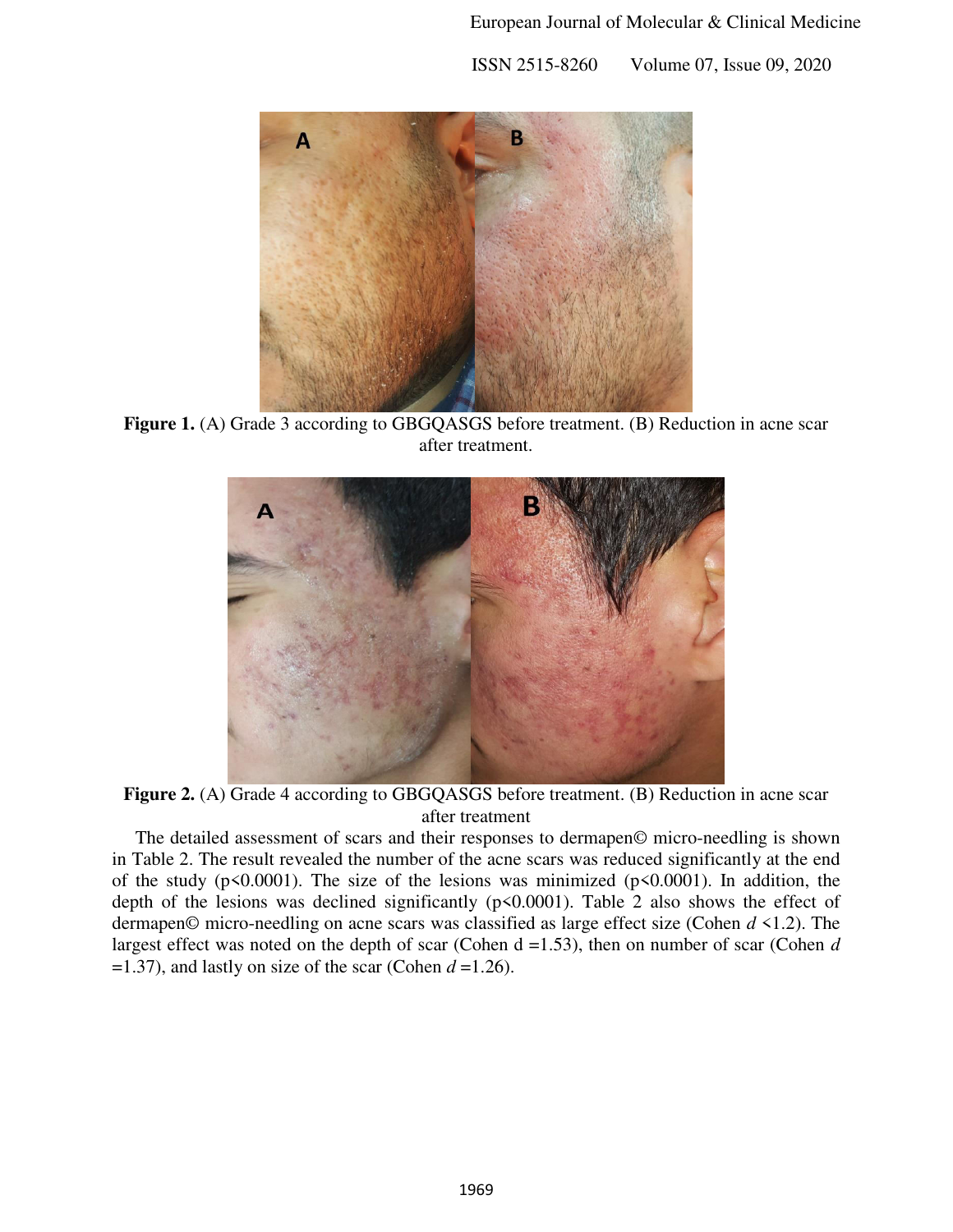| Acne scar     | <b>Pre-treatment</b> | <b>Post-treatment</b> | <b>Difference</b> | <b>Effect</b><br>size | <b>P-value</b> |
|---------------|----------------------|-----------------------|-------------------|-----------------------|----------------|
|               | <b>Mean</b> ± SD     | <b>Mean</b> ± SD      | Mean± SD          | (cohen d)             |                |
| <b>Number</b> | $22.71 \pm 8.59$     | $9.92 \pm 5.32$       | $12.78 + 5.57$    | 1 37                  | $\leq 0.0001$  |
| <b>Size</b>   | $3.64 \pm 1.54$      | $1.73 \pm 0.86$       | $1.90 \pm 0.98$   | 1.26                  | $\leq 0.0001$  |
| Depth         | $2.21 \pm 1.18$      | $1.17\pm0.74$         | $1.03 \pm 0.60$   | 1.53                  | $\leq 0.0001$  |
|               |                      |                       |                   |                       |                |

Table 2. Changes in number, size, and depth of acne scar after 4 sessions of dermapen© microneedling

The treatment was generally well tolerated, with topical anesthesia. The patients suffered from tolerable pain. All patients reported mild erythema and edema for three days and ecchymosis was noted in 3 patients especially in the forehead which last for two weeks. Social activity could commence as early as one day after treatment. (Figure 3)



Figure 3. (A) Before sitting. (B) Mild erythema and edema after treatment. (C) Bruises on the forehead after sitting.

## **Discussion**

Dermapen© microneedling became very popular device in the treatment of acne scars and rejuvenation of the skin in the last years; it is cost effective, minimum complication and short healing time. Dermapen© induced collagen and elastic tissue synthesis with minimum epidermal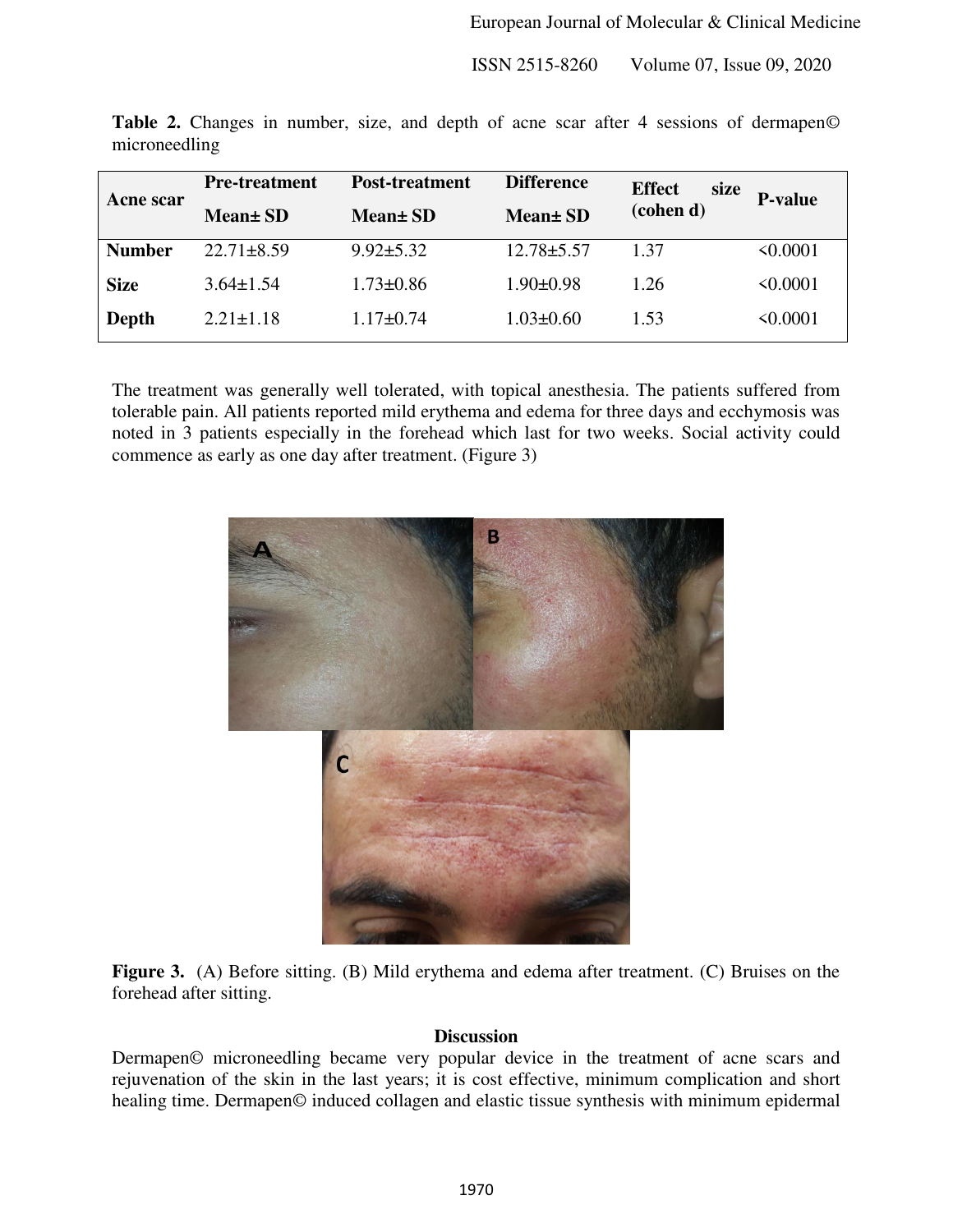injuries which in turn enhance acne scar remodeling (11). Many studies were conducted to evaluate the effectiveness of dermapen© microneedling treatment (8-11), but fewer of them spot the light on the effectiveness of dermapen© in sever form of atrophic acne scar and dark skin individuals.

 In the current study, the sessions were done every six weeks, since maximum synthesis of collagen type I, III, VII, and other collagen occurred within six weeks after the sitting (11,12). However, total elastin was remarkably decreased during this period (11).

 The improvement of acne scars, in this study, did not show very good response to dermapen© microneedling. These results are consistent with other workers (9), since about two third of the patients had good response and twenty percent had poor response although they used a different scoring system (VAS score). However, about half of the patients showed excellent response (8). This may be due to different scoring system (Goodman and Baron scaring grading system (13), and Lipper and Perez score) (15), with less severe form of atrophic acne scars and more number of sessions.

 In this study, dermapen© microneedling treatment revealed marked reduction in the number, size and depth of the scar which is not assessed as far as we know in previous studies. However, majority of the patients had moderate to good improvement after sessions according to Goodman and Baron scaring grading system and none of them showed excellent response, due to the severity of patient`s acne scars and limitation of dermapen© microneedling device to produce more collagen and elastic fibers to rejuvenate the skin.

 The studied dermapen© microneedling technique had satisfactory results in atrophic acne scars. Similar results for the microneedling technique were obtained by other associates (8,9,16). Other methods of treatments were used for acne scars such as fractional carbon dioxide (CO2) laser resurfacing unites (17), and radiofrequency microneedling (10). Ochi et al. (7) treated 107, about two third of the patients with fractional carbon dioxide (CO2) laser treatment reported poor improvement, about one third of the patients had moderate improvement, four percent had good improvement, and less than one percent had very good improvement. Recently, [Elawar](https://www.ncbi.nlm.nih.gov/pubmed/?term=Elawar%20A%5BAuthor%5D&cauthor=true&cauthor_uid=30214666) et al. (10) treated nineteen patients by using non insulated radiofrequencies microneedling (10). About half of the patients had moderate improvement in their acne scars and one third of the patients had good improvement.

 Most of the present patients suffered from erythema and edema which subsided after 3 days from the sitting, ecchymosis was noted in 3 patients especially in the forehead which last for two weeks. Dogra et al. (9) found one patient suffered from tram trek scaring using derma roller, such complication was not appeared in our study. Post inflammatory hyperpigmentation and infection were not a side effect in this research; this may be due insufficient inflammation and damage induced by dermapen© microneedling to the epidermis that stimulate melanocyte to synthesis melanin, and the emphasis on the protective measure used by the patients of sun blocker and topical antibiotics .

 In conclusion, dermapen© microneedling therapy had a moderate to good response in sever form of acne scars, but not excellent results which needs further studies.

# **Limitation of this study**

This study lacked histological assessment before and after the end of sittings, limited number of sessions for each patient and relative small sample of patients with severe acne scars.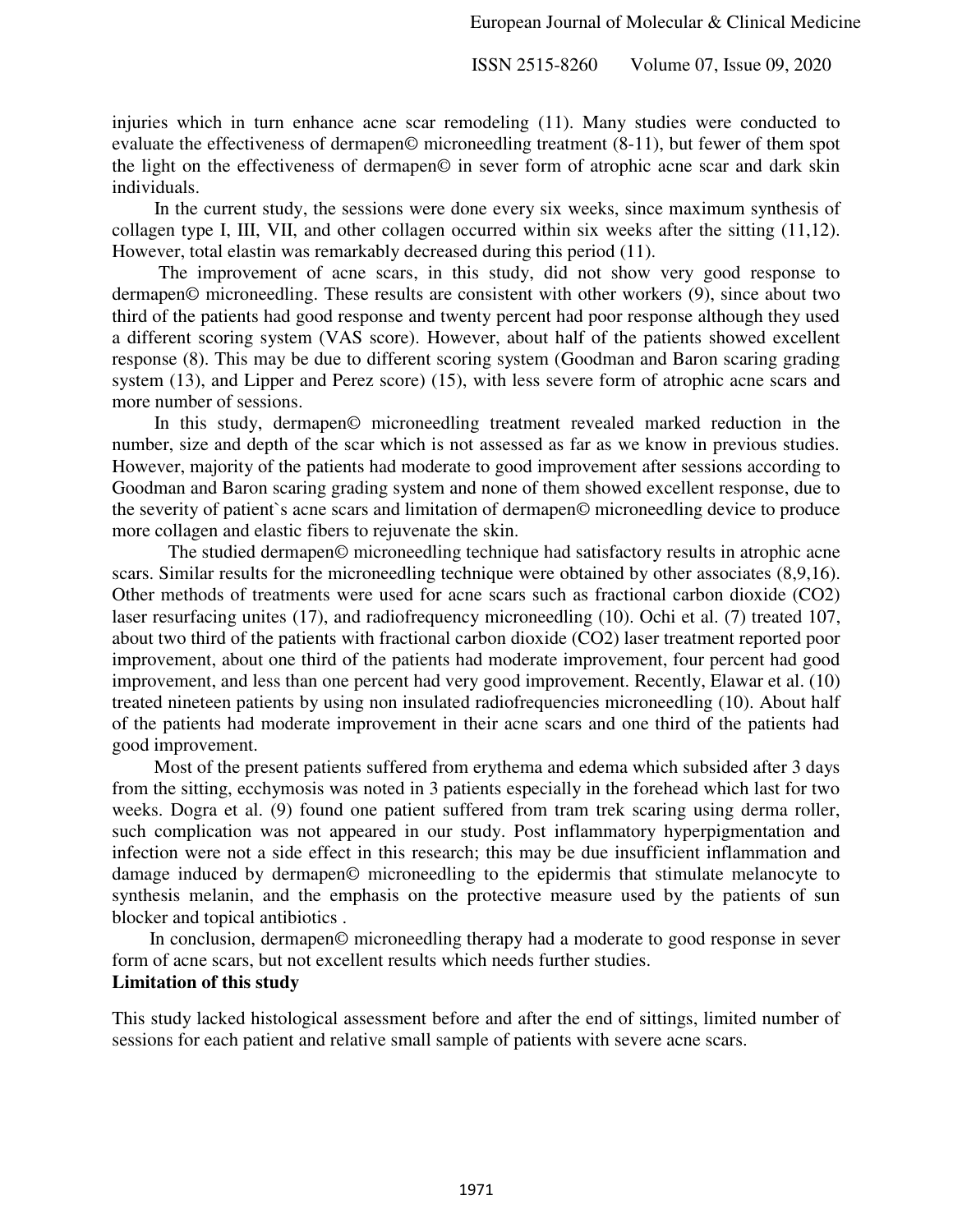# **Future studies**

We suggest further studies which includes detailed histological assessment, adjuvant topical treatment during sessions and combination of other modalities of treatment to enhance the effectiveness of Dermapen© in treatment of severe acne scars.

# **Ethical Issues**

The present study was approved by Medical Research Ethics Committee, College of Medicine, University of Mosul (Ethical approval code: UOM.COM.MEREC. 20-21(7)). Additionally, written informed consent was obtained from all patients before treatment.

## **Acknowledgment**

This study financially was supported by College of Medicine, University of Mosul, and Ibn Sina Teaching Hospital, Mosul, Iraq.

# **References**

- 1. Lynn DD, Umari T, Dunnick CA, Dellavalle RP. The epidemiology of acne vulgaris in late adolescence. Adolesc Health Med Ther. 2016;7:13-25. Published 2016 Jan 19. doi:10.2147/AHMT.S55832
- 2. Fabbrocini G, Annunziata MC, D'Arco V, et al. Acne scars: pathogenesis, classification and treatment. Dermatol Res Pract. 2010;2010:893080. doi:10.1155/2010/893080
- 3. [Coşkun Öztekin](https://www.ncbi.nlm.nih.gov/pubmed/?term=%26%23x000d6%3Bztekin%20C%5BAuthor%5D&cauthor=true&cauthor_uid=32774449)' [Aynure Öztekin.](https://www.ncbi.nlm.nih.gov/pubmed/?term=%26%23x000d6%3Bztekin%20A%5BAuthor%5D&cauthor=true&cauthor_uid=32774449) The association of depression, loneliness and internet addiction levels in patients with acne vulgaris. [Biopsychosoc Med.](https://www.ncbi.nlm.nih.gov/pmc/articles/PMC7405352/) 2020; 14: 17. Published online 2020 Aug 5. doi: [10.1186/s13030-020-00190-y](https://dx.doi.org/10.1186%2Fs13030-020-00190-y)
- 4. Levy LL, Zeichner JA. Management of acne scarring, part II: a comparative review of non-laser-based, minimally invasive approaches. Am J Clin Dermatol. 2012;13(5):331- 340. doi:10.2165/11631410-000000000-00000
- 5. Kravvas G, Al-Niaimi F. A systematic review of treatments for acne scarring. Part 1: Non-energy-based techniques. Scars Burn Heal. 2017;3:2059513117695312. Published 2017 Mar 30. doi:10.1177/2059513117695312
- 6. Basta-Juzbašić A. Current therapeutic approach to acne scars. Acta Dermatovenerol Croat. 2010;18(3):171-175.
- 7. Ochi H, Tan L, Tan WP, Goh CL. Treatment of Facial Acne Scarring With Fractional Carbon Dioxide Laser in Asians, a Retrospective Analysis of Efficacy and Complications. Dermatologic Surgery : Official Publication for American Society for Dermatologic Surgery [et al.]. 2017 Sep;43(9):1137-1143. DOI: 10.1097/dss.0000000000001219.
- 8. Minh PPT, Bich DD, Hai VNT, et al. Microneedling Therapy for Atrophic Acne Scar: Effectiveness and Safety in Vietnamese Patients. Open Access Maced J Med Sci. 2019;7(2):293-297. Published 2019 Jan 29. doi:10.3889/oamjms.2019.098
- 9. Dogra S, Yadav S, Sarangal R. Microneedling for acne scars in Asian skin type: an effective low cost treatment modality. J Cosmet Dermatol. 2014;13(3):180–187
- 10. Elawar A, Dahan S. Non-insulated Fractional Microneedle Radiofrequency Treatment with Smooth Motor Insertion for Reduction of Depressed Acne Scars, Pore Size, and Skin Texture Improvement: A Preliminary Study. J Clin Aesthet Dermatol. 2018;11(8):41-44